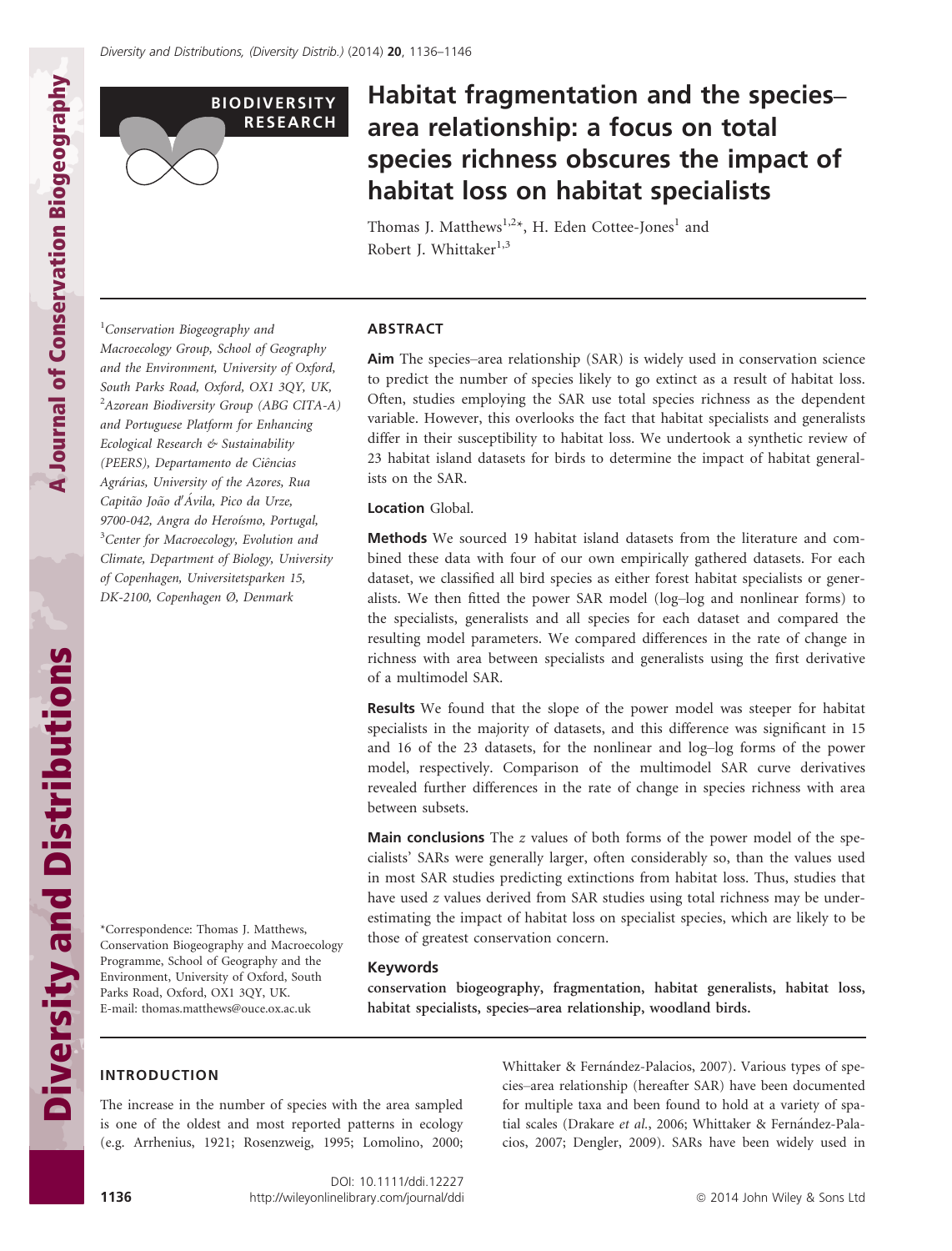biodiversity conservation to aid the design of protected areas (e.g. Diamond, 1975), the setting of conservation targets (Desmet & Cowling, 2004), and to predict extinctions resulting from habitat loss and fragmentation (e.g. Brooks et al., 1997; Magura et al., 2001; Drakare et al., 2006; He & Hubbell, 2011). As the anthropogenic fragmentation and destruction of natural habitats is regarded as the primary causal factor driving the decline in global biodiversity (Wilcove, 1987; Whittaker & Fernández-Palacios, 2007), the development of the SAR as a predictive tool is of particular importance within conservation biogeography.

Herein, we are concerned with type IV SARs sensu Scheiner (2003), also known as island species–area relationships or ISARs (Whittaker & Fernández-Palacios, 2007), which document the number of species within each isolate versus the area of each isolate. The majority of ISAR studies – including those concerning habitat fragmentation – use the total number of species recorded in the isolate as the dependent variable. A focus on total richness may be suboptimal as it ignores the fact that some species are more susceptible to fragmentation than others because they differ in their ecological traits, habitat dependency and resilience to disturbance (Whitcomb et al., 1981; Humphreys & Kitchener, 1982; Howe, 1984; Henle et al., 2004; Ewers & Didham, 2007). Viewing a fragmented landscape as a simplified binary of patches of natural habitat surrounded by a matrix of anthropogenic habitat, species can be dichotomized as habitat specialists and habitat generalists. Specialists are those species acutely dependent on resources located in the patches and tend to be species of conservation concern (Lövei et al., 2006). Other species recorded in habitat fragments persist and utilize resources in the surrounding matrix and are, therefore, less dependent on the area of the patch ('habitat generalists'; e.g. Brotons et al., 2003; Magura et al., 2008; Ruiz-Gutiérrez et al., 2010; Fahrig, 2013).

While the fragmentation of natural habitat often leads to the extirpation of habitat specialists, it can also result in an influx of generalist species, which acts to conceal the decline of the specialists. Hence, as the patch core : edge ratio declines with decreasing patch size, the ratio of generalist to specialist species is likely to increase (Humphreys & Kitchener, 1982; Magura et al., 2001). If habitat generalists are less dependent on habitat area, it follows that their inclusion in ISAR or other SAR calculations must affect the resulting model parameters (cf. the species accumulation curve analyses of Cook et al., 2002). Thus, it has been suggested (e.g. Magura et al., 2001; Bommarco et al., 2010) that analyses should be based on subsets of species classified according to their level of specialization.

If the depression of the ISAR slope  $(z$  value) through the inclusion of generalists is a general pattern, it implies that the impacts of fragmentation are likely to be more deleterious than predicted by models based on total richness. Despite these implications, there have been few studies to date that have empirically investigated the impact of habitat generalists on ISAR parameters (but see Magura et al., 2001, 2008; Watling & Donnelly, 2008; Bommarco et al., 2010; Banks-Leite et al., 2012), and we are unaware of any synthetic analysis of multiple datasets to determine the effect of generalist species on ISAR parameters.

Herein, we undertake a synthetic review of habitat island datasets for forest birds to determine the impact of habitat generalists on the ISAR. For each dataset, we classify species as either habitat generalists or specialists based on their level of forest dependency. We then use two analytical approaches to determine the impact of habitat generalists on the ISAR in these datasets. First, we focus on the power SAR model (Arrhenius, 1921) as this is the most widely used model in conservation studies (Rosenzweig, 1995). The majority of studies utilize the linear (i.e. log–log) version of the power model (e.g. Watling & Donnelly, 2008). However, given modern advances in computing, we can also fit the (intrinsically superior) nonlinear version of the power model, which is particularly useful as the two versions result in different parameter estimates (Triantis et al., 2012). Thus, we use both versions to ensure that our results are relevant to as broad a range of studies as possible. We fit both versions of the model to the specialist and generalist species separately, for each dataset, and compare the parameter estimates using various methods. Second, we fit a set of eight candidate ISAR models and generate a weighted multimodel ISAR curve for the specialists and generalists separately, from which we compare the rates of change in species richness with area for each dataset. We focus on birds because the strongest evidence of the negative impacts of habitat fragmentation has come from studies on bird populations in forest fragments (Robinson & Sherry, 2012). Birds are also a well-studied taxon, possessing traits that enable them to be accurately classified in regard to habitat specialization.

## METHODS

## Data acquisition and species classification

Relevant studies were identified via an extensive search of the databases 'ISI Web of Science' and 'Scopus' between May 2011 and June 2013. A wide range of search strings were used, involving rearranging and amalgamating the phrases 'habitat fragmentation', 'species–area relationships' and 'birds'. Each potential dataset was reviewed to ascertain that the following conditions were met:

1. A minimum of five forested habitat fragments had been sampled.

2. Each fragment conformed to Watson's (2002) definition of a true habitat island, that is, an area of natural habitat (in this case forest) surrounded by a matrix of a contrasting land use type.

3. The area of each fragment was presented.

4. The studies included a full inventory of the bird species in each fragment.

5. The dataset did not overlap with that from any other study that had been accepted for analysis.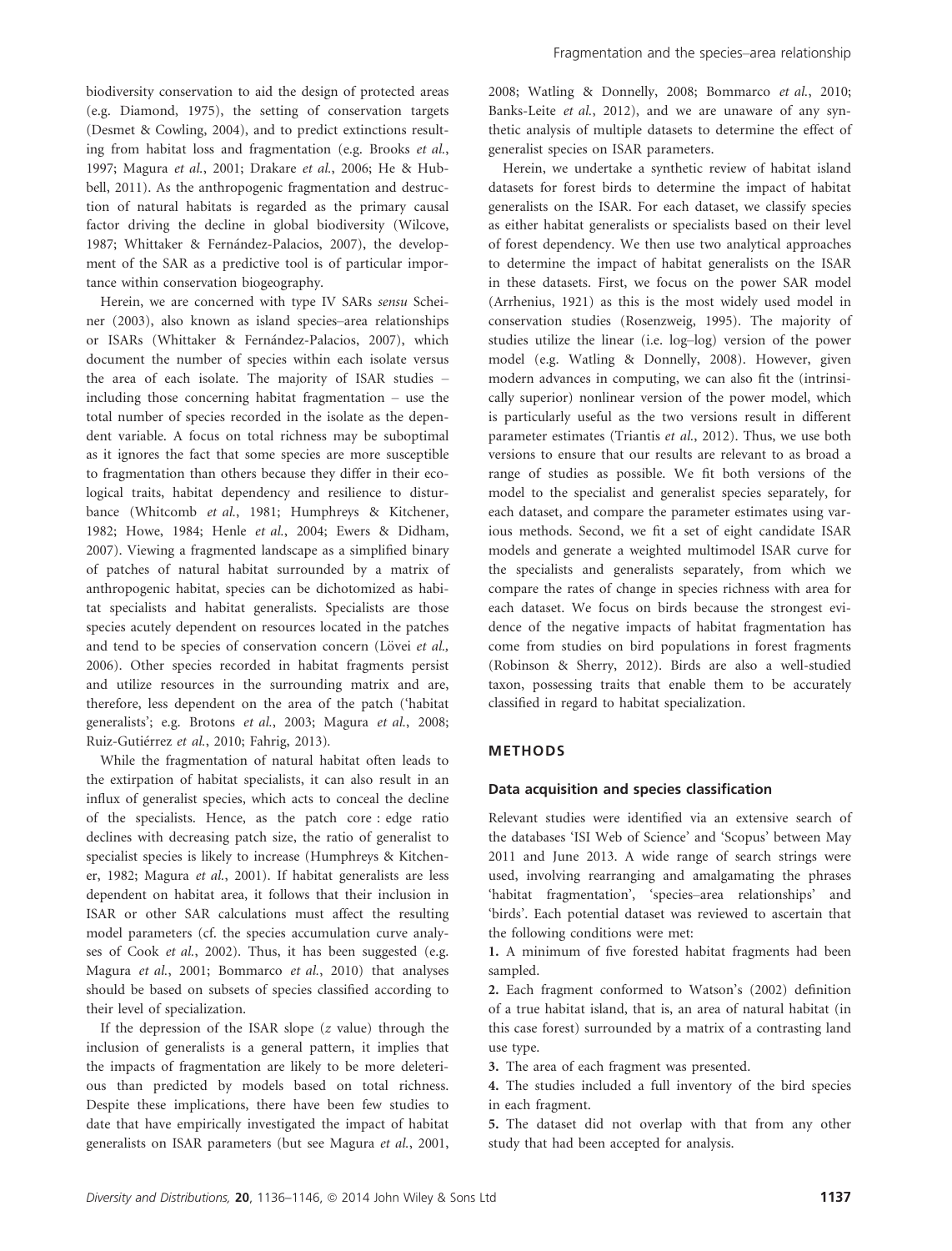In addition to the above, four fragmented landscapes in Europe (France, Spain, Norway and the UK) were sampled by TJM and the resulting datasets added to the analysis. In each of these landscapes, around 40 forest fragments of varying area (see Appendix S1 in Supporting Information for details) were sampled using 10 min point counts of 50-m radius. All birds seen or heard were recorded. Counts took place from dawn to 10:00 h during April–July in 2012 and 2013. Each fragment was sampled three times, with the time of sampling randomized in each instance.

To determine the habitat specialization level, T.J.M. and H.E.W.C.-J. classified each species independently based on a large amount of material sourced from the ornithological and wider ecological literature (a full list of the references and key terms used in the literature searches is provided in Appendix S1). We then compared our independent classifications and undertook further investigation (including obtaining additional opinions from various senior ornithologists) to classify species on which we initially disagreed. Species were classified based on their level of habitat specialization in regard to the habitat island type in each particular study (i.e. classification was not based on any metric of sensitivity to patch area). This classification was determined using a selection of information regarding species' traits and information on where the species had previously been recorded.

#### Data analysis

#### Power model

Three versions of each dataset were created: area–specialist species richness (herein 'SARsp'), area-generalist species richness (herein 'SARg') and area–total species richness (herein 'SAR<sub>t</sub>'). Firstly, we fitted the linear version of the power function (log–log model) of Arrhenius (1921) to each version of the datasets, after log-transforming both variables, using linear regression:

$$
LogS = Logc + zLogA
$$
 (1)

where  $S =$  species richness,  $A =$  area, and z and c are fitted constants. All fragment areas were converted to hectares to permit comparison of the c parameter (Rosenzweig, 1995). All logarithmic transformations were to the base ten. As log (0) is non-defined,  $log(x + 0.1)$  was applied for the transformation of species richness in each case. We then fitted the nonlinear power model to each version of the datasets using nonlinear regression and the 'mmSAR' <sup>R</sup> package (Guilhaumon et al., 2010):

$$
S = c.A^z \tag{2}
$$

To determine ISAR significance for the power models, the slope (z) of the observed regression line was tested in each case against a null hypothesis of the slope being equal to zero  $(P < 0.05)$ . To determine whether the parameters  $(z \text{ and } c)$  of the log–log power model significantly differed between different versions of each dataset, ANCOVA was used to compare the regression lines of  $SAR_{sn}$  and  $SAR_{sr}$ . As  $SAR_{sn}$ and  $SAR_{\varphi}$  are not independent of  $SAR_{\tau}$ , we could only compare the regression lines of  $SAR_{sp}$  and  $SAR_{g}$  using the ANCOVA model. A critical value of  $P \le 0.05$  was used. In addition, we calculated the effect size (Cohen's D) for each dataset using the ANCOVA F score and the 'compute.es' <sup>R</sup> package (Del Re, 2010). We then calculated the pooled effect size (d+) using the weighted mean of the individual effect sizes, where the weights represented the inverse of the variance of the individual effect sizes (Hedges & Olkin, 1985). A Z score and P value were generated to determine whether d+ was significantly different from zero.

Using ANCOVA is not possible for nonlinear models. Thus, to compare the z values of the nonlinear power model between specialists and generalists, we generated 95% confidence intervals for each parameter value and the z values were said to differ if the confidence intervals did not overlap (cf. Gaston et al., 2006).

#### Multimodel inference

While the power model is the most frequently used ISAR model, it should not be assumed that it provides a better fit than competitor SAR models a priori (although for real islands, a recent synthetic analysis shows that it is the best performing model overall; Triantis et al., 2012). Thus, we fitted a set of eight SAR models (power, exponential, negative exponential, Monod, logistic, ratio, Weibull-3 and Lomolino) to the SAR<sub>sp</sub> and SAR<sub>g</sub> versions of each dataset using nonlinear regression and the mmSAR <sup>R</sup> package. Models were compared using Akaike's information criterion corrected for small sample size (AIC<sub>c</sub>; Burnham & Anderson, 2002). Models with the lowest AIC<sub>c</sub> value were considered to provide the best fit, and all models within  $\Delta AIC_{c}$  < 2 of the best model were considered to have similar support (Burnham & Anderson, 2002).

We used the 'multi-SAR' function in the mmSAR package to generate a multimodel SAR curve for each version of the datasets by weighting the predicted values of the eight aforementioned SAR models based on the Akaike weights of the individual models (Guilhaumon et al., 2010). To compare the multimodel SAR curves between  $SAR_{sp}$  and  $SAR_{g}$  for each dataset, we calculated the first derivative of the multimodel SAR curves (i.e. the rate of change in species richness with respect to area; cf. Diouf et al., 2009) and plotted the derivative as a function of island area (i.e. we constructed a growth rate curve). This was performed separately for each dataset, and examination of the relative position of the specialist and generalist curves in these plots allowed us to infer differences in the rate of change in species richness with area between specialists and generalists. As a further test we subtracted the generalist curve from the specialist curve: unless the curves cross, a positive result indicates that the specialist curve is steeper.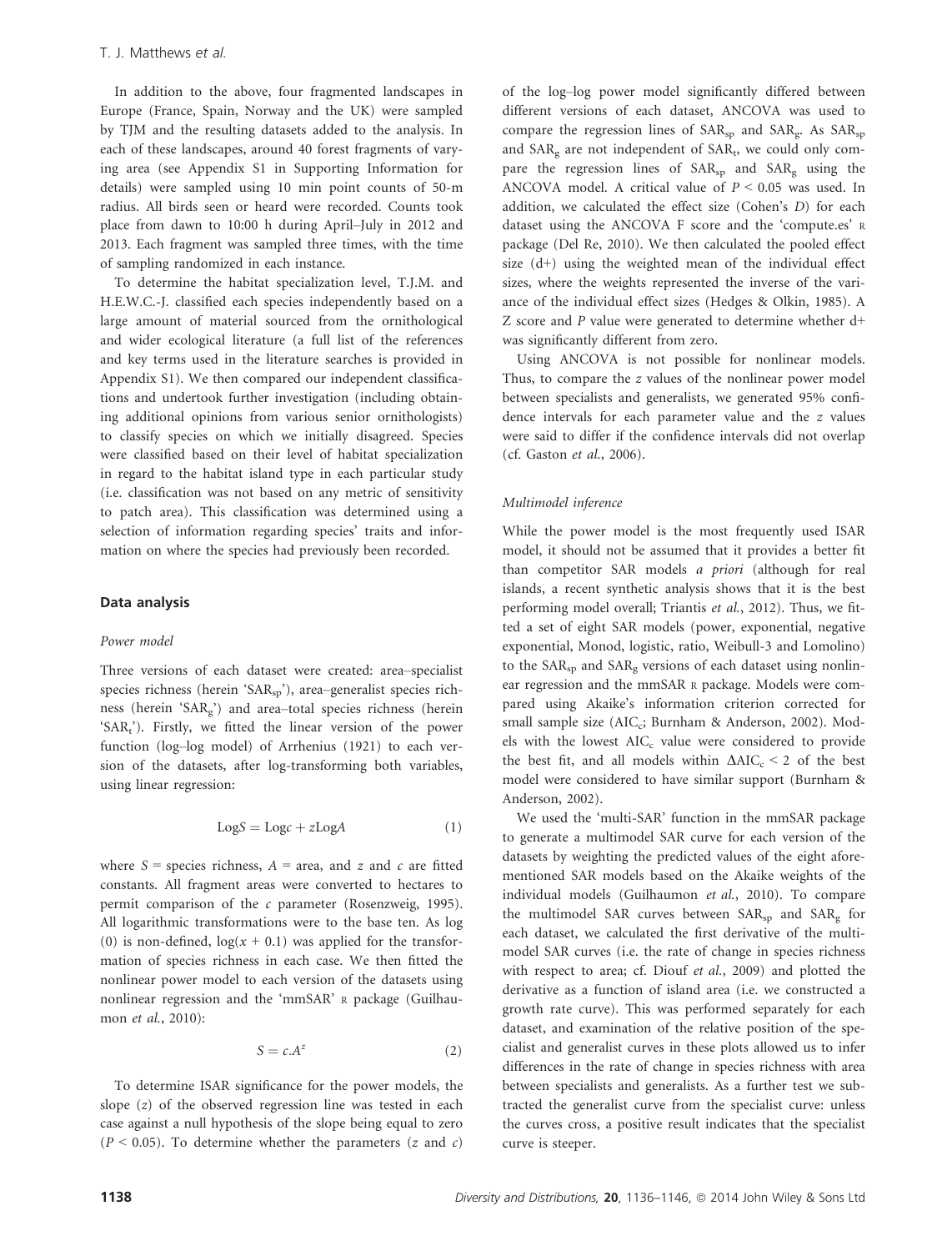#### Specialist : generalist ratio

Following previous workers (e.g. Humphreys & Kitchener, 1982; Sfenthourakis & Triantis, 2009), we calculated the ratio of specialist to generalist species (herein 'S : G') in each habitat island and plotted this against island area for each study system. We also conducted boundary tests using ECOSIM (Gotelli & Entsminger, 2001) for each ratio plot to determine whether any corners of the plots contained fewer data points than expected by chance. Both the 'number of points' and 'sum of squares' boundary test methods were used. With the exception of the boundary tests, all analyses were conducted in <sup>R</sup> (version 3.0.0.; R Development Core Team, 2013).

## RESULTS

More than 250 published articles were screened, from which 19 datasets were deemed suitable for analysis (see Appendix S1 for details). Grouping these with our own four sampled datasets resulted in 23 datasets in total. All datasets comprised forested habitat islands surrounded by a matrix of contrasting habitat. In the majority of cases the matrix comprised agricultural land uses.

#### Power (log–log)

For 16 of the 23 (70%) datasets, the slopes of the linear regression lines significantly differed between  $SAR_{\sigma}$  and  $SAR<sub>sp</sub>$  (Table 1), with the slopes (z values) being steeper for  $SAR<sub>sn</sub>$  ISARs in each case (Table 1, see Fig. 1 for example). Indeed, with the exception of system 22, which failed to provide a significant ISAR for  $SAR_{sp}$ ,  $SAR_{g}$  or  $SAR_{t}$ , all  $z$  values were higher for  $SAR_{sp}$  than  $SAR_{gt}$ . For six of the seven datasets in which the slopes did not significantly differ, the intercepts were significantly different (results not presented). Only for system 10 did both the slopes and intercepts of the specialist and generalist ISARs not differ significantly. The effect size results followed the ANCOVA results, that is, the datasets with significant values of Cohen's D were the same datasets in which the ANCOVA results were significant (individual Cohen's D values are given in Table 1). The pooled effect size  $(d+)$  was 0.53 (CIs: 0.39–0.66;  $Z = 7.5$ ,  $P \leq 0.0001$ , which indicates a medium to large effect size.

Table 1 Model fit and ANCOVA results for the 23 bird habitat island datasets. The <sup>z</sup> value of the power SAR function (log–log) model along with the P value corresponding to the significance of the z value in parentheses is presented. The z value is given for the model parameters calculated using all species and specialist and generalist species separately. For each dataset, the F statistic and corresponding P value of the ANCOVA model with species richness as the dependent variable, island area as the covariate and species type (i.e. generalist or specialist) as the two level factor is also given. Cohen's D effect size metric is also given in each case (calculated using the ANCOVA F statistic). All ANCOVA and Cohen's D P values significant at the 0.05 level are highlighted in bold.

| Dataset | $z$ (P value) |             |               | <b>ANCOVA</b> |           |                   |  |
|---------|---------------|-------------|---------------|---------------|-----------|-------------------|--|
|         | All species   | Specialists | Generalists   | F value       | $P$ value | Cohen's $D(P)$    |  |
| 1       | 0.04(0.08)    | 0.09(0.00)  | $-0.07(0.04)$ | 18.17         | 0.00      | $1.63 \leq 0.001$ |  |
| 2       | 0.31(0.00)    | 0.38(0.00)  | 0.20(0.00)    | 14.59         | 0.00      | $1.08 \leq 0.001$ |  |
| 3       | 0.13(0.00)    | 0.31(0.00)  | 0.08(0.04)    | 11.67         | 0.00      | 1.24(0.01)        |  |
| 4       | 0.68(0.00)    | 0.95(0.00)  | 0.61(0.00)    | 11.43         | 0.00      | $0.28 \leq 0.001$ |  |
| 5       | 0.17(0.00)    | 0.32(0.00)  | 0.03(0.26)    | 23.54         | 0.00      | $1.45 \leq 0.001$ |  |
| 6       | 0.20(0.00)    | 0.58(0.00)  | 0.18(0.00)    | 5.34          | 0.03      | 0.62(0.03)        |  |
| 7       | 0.68(0.00)    | 0.63(0.00)  | 0.62(0.00)    | 0.01          | 0.91      | 0.03(0.92)        |  |
| 8       | 0.18(0.02)    | 0.36(0.00)  | 0.11(0.11)    | 10.62         | 0.01      | 1.21(0.02)        |  |
| 9       | 0.11(0.04)    | 0.26(0.09)  | 0.08(0.20)    | 1.34          | 0.26      | 0.44(0.26)        |  |
| 10      | 0.08(0.00)    | 0.09(0.00)  | 0.06(0.02)    | 1.23          | 0.28      | 0.32(0.28)        |  |
| 11      | 0.15(0.00)    | 0.18(0.00)  | 0.13(0.00)    | 1.90          | 0.19      | 0.48(0.2)         |  |
| 12      | 0.20(0.00)    | 0.29(0.00)  | 0.14(0.00)    | 7.81          | 0.02      | 0.35(0.04)        |  |
| 13      | 0.25(0.00)    | 0.53(0.00)  | 0.20(0.00)    | 9.02          | 0.00      | $0.47 \leq 0.001$ |  |
| 14      | 0.36(0.00)    | 0.60(0.00)  | 0.33(0.00)    | 9.69          | 0.00      | $0.45 \leq 0.001$ |  |
| 15      | 0.19(0.00)    | 0.58(0.00)  | 0.17(0.00)    | 9.52          | 0.00      | $0.45 \leq 0.001$ |  |
| 16      | 0.29(0.00)    | 0.61(0.00)  | 0.25(0.00)    | 9.55          | 0.00      | $0.52 \leq 0.001$ |  |
| 17      | 0.20(0.00)    | 0.58(0.02)  | 0.17(0.01)    | 3.96          | 0.05      | 0.59(0.05)        |  |
| 18      | 0.21(0.04)    | 0.38(0.01)  | 0.06(0.58)    | 9.67          | 0.02      | 1.42(0.04)        |  |
| 19      | 0.62(0.00)    | 0.96(0.00)  | 0.55(0.00)    | 7.15          | 0.01      | 0.44(0.01)        |  |
| 20      | 0.21(0.00)    | 0.32(0.00)  | 0.14(0.00)    | 4.96          | 0.03      | 0.52(0.04)        |  |
| 21      | 0.07(0.02)    | 0.09(0.00)  | 0.06(0.06)    | 0.60          | 0.45      | 0.21(0.45)        |  |
| 22      | 0.03(0.08)    | 0.02(0.26)  | 0.04(0.06)    | 0.78          | 0.39      | 0.32(0.4)         |  |
| 23      | 0.12(0.00)    | 0.17(0.00)  | 0.09(0.02)    | 2.83          | 0.11      | 0.2(0.12)         |  |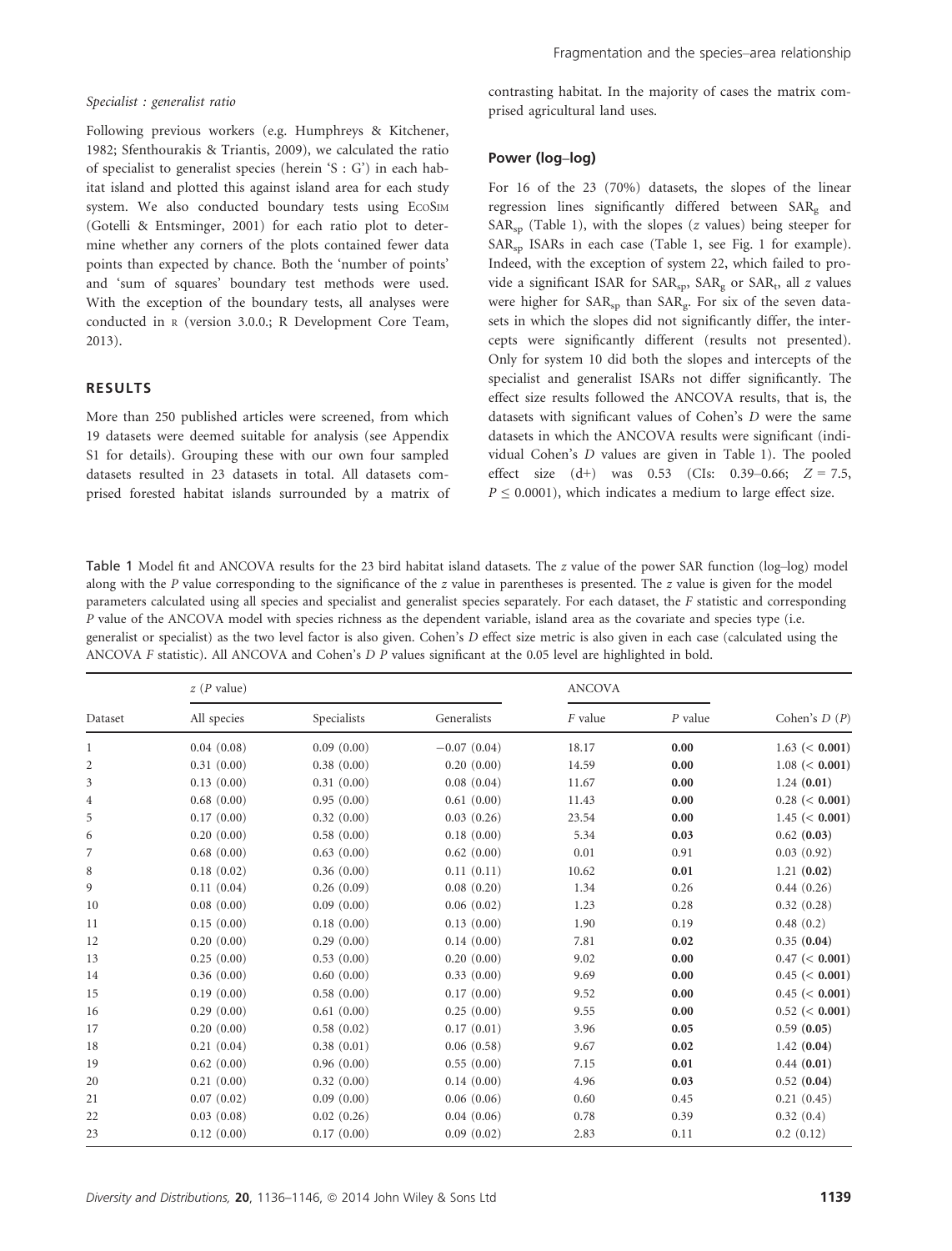

Figure 1 Selection of plots of type IV SARs sensu Scheiner (2003) (here termed ISARs) using log–log power models, for six bird datasets. In each plot, the data points (symbols) and linear regression best fit lines (solid lines) for all species (black crosses and line), specialists (blue dots and line) and generalists (red dots and line) are presented. In two instances, the slope of the regression line for the generalist species was not significantly different from zero (c & e); in all other instances, the slope of the regression line was significantly different from zero (i.e.  $P < 0.05$ ). The sources of the datasets are as follows: (a) Anciães & Marini (2000), (b) Castelletta et al. (2005), (c) dos Anjos & Bocon (1999), (d) Ford (1987), (e) Gillespie & Walter (2001) and (f) this study – Norway. See Appendix S1 for full details on each of the datasets. All areas are in hectares (log transformed to the base ten).

#### Power (Nonlinear)

While the parameter values generated from the nonlinear power model (Table 2 & Table S2 in Appendix S2) differed from those generated by the log–log model (compare Table 1 with Table 2), the overall results were qualitatively similar. For 15 (65%) datasets, the z value of the  $SAR_{sp}$  was greater than that of the SARg and the confidence intervals did not overlap (Table 2). For the remaining datasets, the z value of the SARsp was larger, but the confidence intervals did overlap.

A large range in z values was observed for  $SAR_t$ ,  $SAR_{sp}$ and  $SAR<sub>g</sub>$  for both the log-log and nonlinear versions of the power model (Fig. 2). Across all studies, the z values of SAR<sub>sp</sub> and SAR<sub>g</sub> differed significantly according to a Welch's two sample t-test for both the log–log model  $(t = 3.34, P \le 0.001)$  and the nonlinear model  $(t = 4.21,$  $P \leq 0.001$ ). The c parameter was lower for SAR<sub>sp</sub> compared with  $SAR_{g}$  and  $SAR_{t}$ , for all 23 systems, for

both forms of the model, and the difference in  $c$  values between  $SAR_{sp}$  and  $SAR_{g}$  was significant for both models (log-log:  $t = -4.86$ ,  $P \le 0.001$ ; nonlinear:  $t = -3.72$ ,  $P \leq 0.001$ ).

#### Multimodel inference

The power model (nonlinear) was selected as the best model or was within  $\Delta$  < 2AIC<sub>c</sub> of the best model, for 15  $SAR<sub>g</sub>$  datasets and 14  $SAR<sub>sp</sub>$  datasets (Table S3 in Appendix S2). For the remaining datasets, a variety of the other candidate models provided the best fit (Table S3). Analysis of the derivative plots and subtraction results indicated that the rate of change in richness with area was greater for specialists than generalists for 15 of the 23 datasets (see Fig. 3 for example; all plots presented in Fig. S1 in Appendix S2). In one dataset (plot k in Fig. S1), the curves were almost identical, and in the remaining six, the generalists' curve was steeper. In terms of overlap with the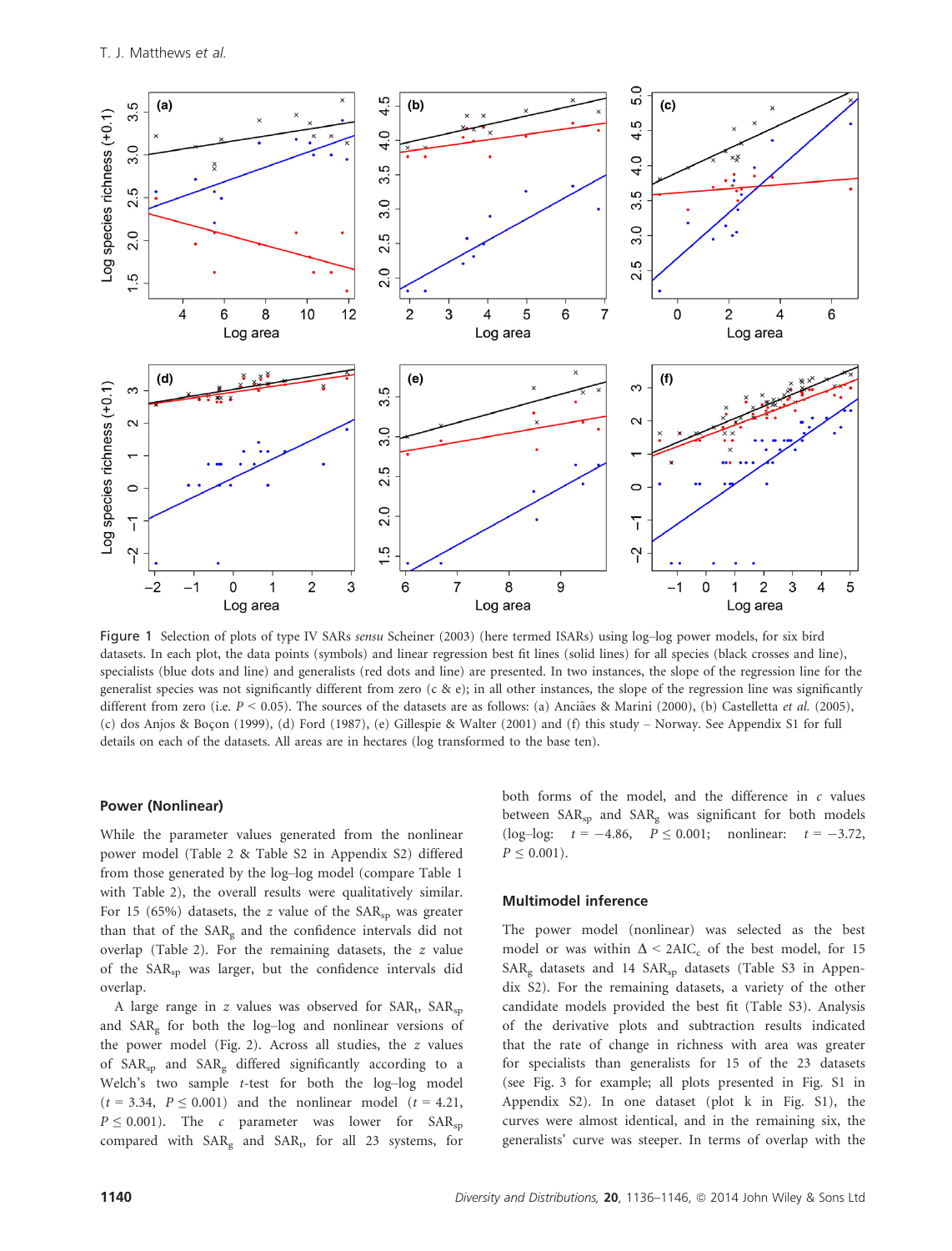Table 2 *z* parameter of the nonlinear power SAR model and associated lower (LCI) and upper (UCI) 95% confidence intervals for the 23 bird habitat island datasets. The z value is given for the model parameters calculated using specialist and generalist species separately. For each dataset, the z values were said to be significantly different between generalists and specialists if the confidence intervals for the z parameter did not overlap. Specialist z values that are significantly larger than generalist z values are highlighted in bold.

|                | Generalists   |            | Specialists |                |            |            |
|----------------|---------------|------------|-------------|----------------|------------|------------|
| Dataset        | z             | <b>LCI</b> | UCI         | $\overline{z}$ | <b>LCI</b> | <b>UCI</b> |
| 1              | $-0.07(1.00)$ | $-0.14$    | $-0.01$     | 0.08(0.01)     | 0.03       | 0.14       |
| $\overline{2}$ | 0.18(0.00)    | 0.12       | 0.22        | 0.29(0.00)     | 0.23       | 0.36       |
| 3              | 0.07(0.04)    | 0.00       | 0.14        | 0.29(0.01)     | 0.16       | 0.44       |
| $\overline{4}$ | 0.47(0.00)    | 0.42       | 0.51        | 0.58(0.00)     | 0.52       | 0.66       |
| 5              | 0.02(0.32)    | $-0.03$    | 0.07        | 0.25(0.00)     | 0.17       | 0.34       |
| 6              | 0.15(0.00)    | 0.07       | 0.21        | 0.36(0.00)     | 0.22       | 0.53       |
| 7              | 0.16(0.00)    | 0.08       | 0.23        | 0.39(0.00)     | 0.24       | 0.54       |
| 8              | 0.11(0.16)    | $-0.02$    | 0.22        | 0.38(0.01)     | 0.24       | 0.54       |
| 9              | 0.11(0.13)    | $-0.03$    | 0.27        | 0.16(0.28)     | $-0.08$    | 0.47       |
| 10             | 0.06(0.02)    | 0.01       | 0.11        | 0.09(0.00)     | 0.05       | 0.14       |
| 11             | 0.12(0.00)    | 0.07       | 0.17        | 0.15(0.00)     | 0.10       | 0.20       |
| 12             | 0.15(0.00)    | 0.09       | 0.17        | 0.32(0.01)     | 0.21       | 0.52       |
| 13             | 0.24(0.00)    | 0.18       | 0.30        | 0.45(0.00)     | 0.35       | 0.54       |
| 14             | 0.28(0.00)    | 0.23       | 0.33        | 0.43(0.00)     | 0.36       | 0.52       |
| 15             | 0.22(0.00)    | 0.16       | 0.28        | 0.44(0.00)     | 0.30       | 0.60       |
| 16             | 0.21(0.00)    | 0.16       | 0.27        | 0.42(0.00)     | 0.32       | 0.52       |
| 17             | 0.16(0.02)    | 0.04       | 0.29        | 0.3(0.04)      | 0.05       | 0.58       |
| 18             | 0.04(0.64)    | $-0.24$    | 0.32        | 0.35(0.01)     | 0.16       | 0.58       |
| 19             | 0.35(0.00)    | 0.32       | 0.38        | 0.43(0.00)     | 0.40       | 0.43       |
| 20             | 0.14(0.00)    | 0.09       | 0.17        | 0.24(0.00)     | 0.21       | 0.33       |
| 21             | 0.07(0.07)    | $-0.01$    | 0.15        | 0.08(0.01)     | 0.03       | 0.13       |
| 22             | 0.05(0.05)    | 0.00       | 0.09        | 0.02(0.26)     | $-0.02$    | 0.06       |
| 23             | 0.1(0.00)     | 0.05       | 0.15        | 0.17(0.00)     | 0.11       | 0.24       |

power model results, in three datasets with a significant ANCOVA result, the rate of change in richness with area for specialists was less than for generalists; and for four datasets with a non-significant ANCOVA result, the specialists' derivative curve was steeper.

#### Specialist : generalist ratio

Inspection of the plots of S : G against island area indicates that in the majority of cases, S : G increases with island area but in a nonlinear fashion, that is, after a certain island area, the relationship tends to flatten out (see Fig. 4 for example; all plots are presented in Fig. S2 in Appendix S2). The boundary tests revealed no significant results when using the 'number of points method' for any quadrant of the plots and only one marginally significant result for the lower right quadrant ( $P = 0.05$ ; dataset 14) when using the 'sum of squares' method (results not presented). Thus, in all but one case, there were no regions of the ratio plots that were unusually empty.



Figure 2 Box plots displaying the z values of the power model (log–log) (a) and the nonlinear power model (b). Only z values from significant ISARs are used to generate the plots. z values are presented for the model fitted using all species in the dataset (all) and using generalist (Gen) and specialist (Spec) species separately. See Table 1 and Table S3 for the individual z values for both models.

#### **DISCUSSION**

## Generalist species mask the decline in specialists following habitat loss

The ISAR is an important conservation tool and is often used to predict the number of extinctions resulting from the loss of native habitat (see Fattorini & Borges, 2012). However, when calculating the ISAR total species richness is often used, which amalgamates habitat specialists and generalists into a single sample. We amassed 23 habitat island datasets for forest birds and classified all species into generalists and specialists. We found that in 15 and 16 cases, the slope of the specialists' ISAR was significantly steeper than the generalists' ISAR, for the nonlinear and log–log versions of the power model, respectively. Analysis of the multimodel derivative plots also reveals differences in the rate of change in species richness with area between subsets.

In predictive ISAR studies, it is often the case that a set  $z$ value derived from the literature is used, such as the canonical value (Preston, 1962) of approximately 0.25 (e.g. Brooks et al., 1997). However, our results show that the z value of SARsp was greater than 0.25 in 17 (74%) of the datasets when the log–log model was used, and in 14 (61%) of the datasets using the nonlinear model (Tables 1 and 2). In fact, the mean  $z$  value for  $SAR_{sp}$  was considerably larger than 0.25 for both models (Fig. 4). As specialists are largely the species that are at risk of extinction due to habitat loss (Howe, 1984), it seems unwise to assume a z value lower than the average for such species. These differences are not trivial. For example, consider a hypothetical 100-ha patch of habitat containing 350 species, which is reduced in area by 50%. Using the backward version of the power model (see Brooks et al., 1997; Whittaker & Matthews, 2014) with a traditional z value of 0.25, results in 56 predicted patch extinctions, while a z value of 0.95 (the highest we recorded) results in 170 predicted patch extinctions. This issue can be further exemplified by that the fact that in one dataset, the ISAR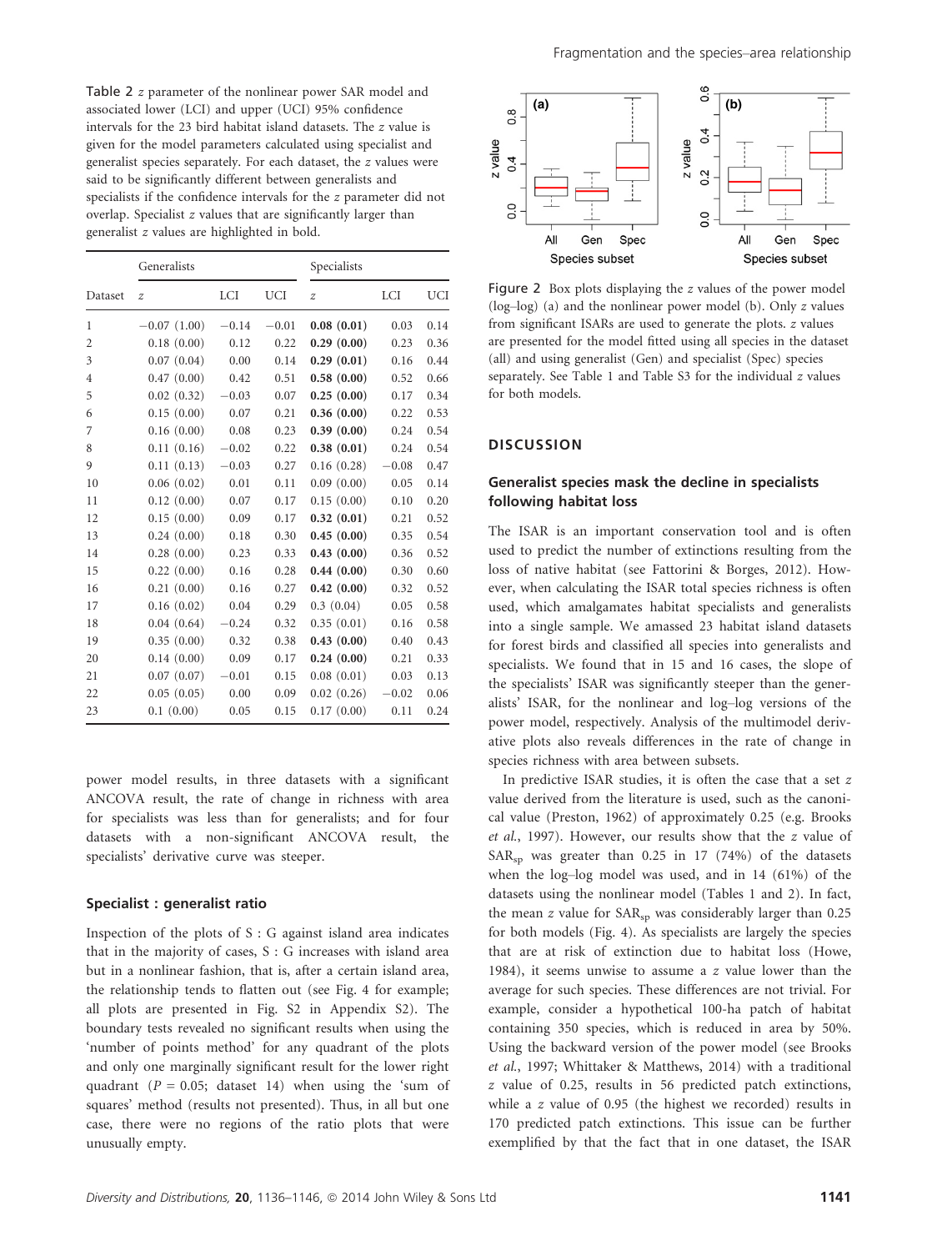T. J. Matthews et al.



Figure 3 Selection of derivative plots for three bird habitat–island datasets. In each plot the curves represent the first derivative of the multimodel SAR curve (dY) plotted against island area, for both specialists (black line) and generalists (red line). Thus, the curves represent the change in the slope of the multimodel SAR curve with increasing area. The plots have been truncated at the right-hand side to improve presentation. The sources of the datasets are as follows: (a) Anciães & Marini (2000), (b) dos Anjos & Boçon (1999) and (c) this study – Norway. See Appendix S1 for full details for each of the datasets.



Figure 4 Selection of plots in which the ratio of specialist species to generalist species (S : G) against habitat island area is plotted for a selection of bird datasets. The sources of the datasets are as follows: (a) Anciães & Marini (2000), (b) this study – Norway, (c) this study – UK and (d) Watson (2003). See Table S1 in Appendix S1 for full dataset information. Each of the plots illustrates the threshold pattern whereby over small areas the ratio of specialist to generalists increases rapidly, but after a point the relationship flattens.

(log–log) of generalists is in fact negative (Fig. 1a). Closer inspection of the species in this dataset reveals there to be a small number of species in the smaller patches, that are primarily matrix specialist species (e.g. Thraupis sayaca) and whose incidence declines with increasing area, contributing to the observed negative ISAR.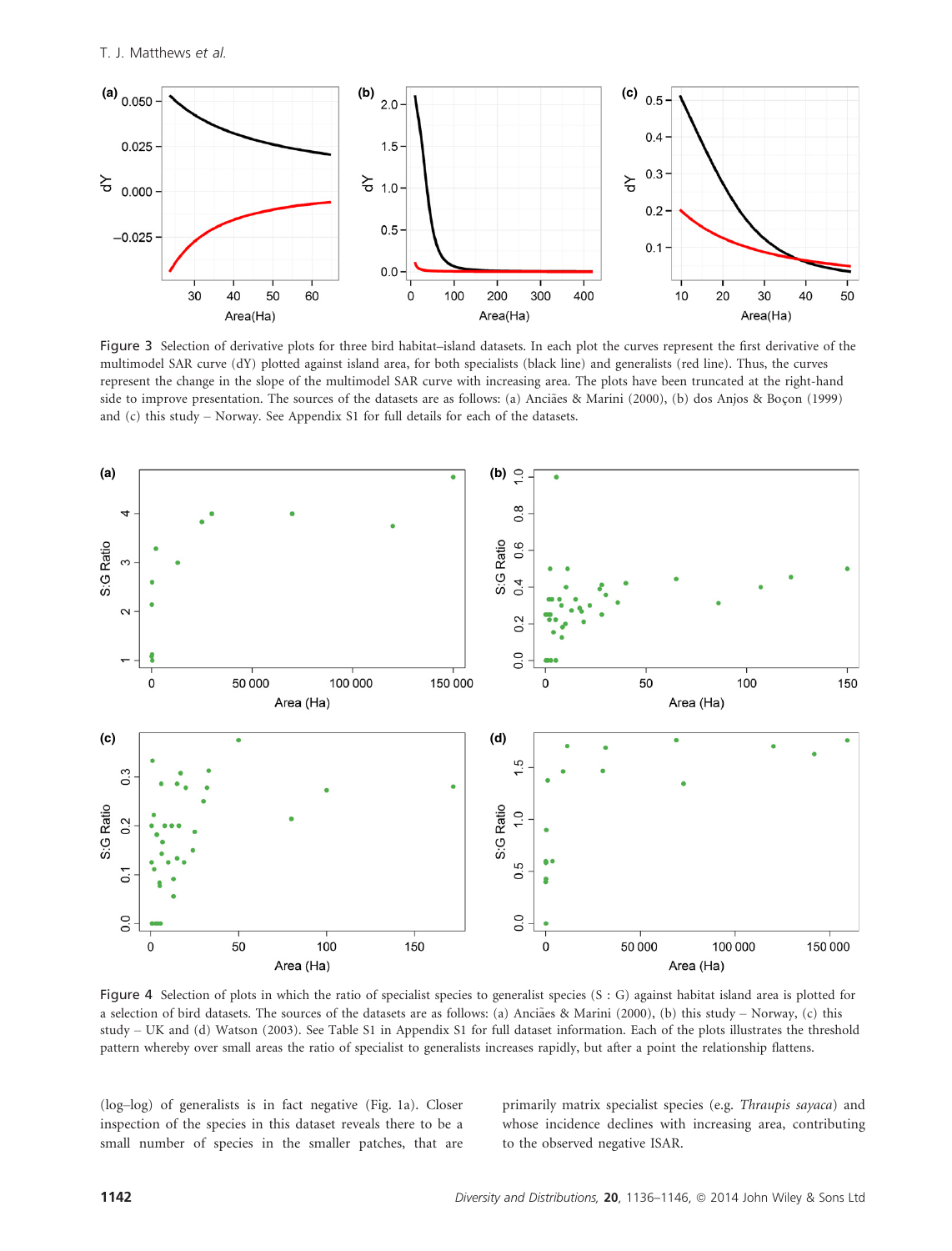We are not the first to report z values for habitat islands exceeding the commonly used 0.25 value. Whereas some studies have argued that standard SARs always overestimate the number of extinctions (e.g. He & Hubbell, 2011), a number of studies have argued that they usually underestimate extinctions (Brooks et al., 2011; Fattorini & Borges, 2012). Such differences of view may reflect factors such as the analytical approach taken, opinions on delayed extinctions (i.e. extinction debt; Triantis et al., 2010; Tanentzap et al., 2012) or the effects of fragmentation that generally accompany habitat loss (Fattorini & Borges, 2012). We caution, however, that in their analysis of 465 'real' island datasets, Triantis et al. (2012) observe strong scale dependency of the z value, which tends to decline with increasing range of island areas. Given that only four of our datasets have a maximum island size  $> 1000$  ha, two of which have z values lower than 0.25, it would be unwise to assume that the distribution of z values reported in Table 1 is representative of larger scales of application (e.g. the analyses of Brooks et al., 1997). However, it is worth bearing in mind that the majority of habitat island datasets contain relatively small islands in relation to oceanic island datasets. These observations point to the need for further work to establish appropriate z values for applications involving extinction risk estimates for habitat specialists and specifically for potential scale (range of area and range of isolation) sensitivity of ISAR parameters for habitat island systems.

Interpreting patterns in the  $c$  parameter of the power model is even less straightforward than for the z parameter (Gould, 1979; Whittaker & Fernández-Palacios, 2007). One commonly accepted interpretation is that  $c$  represents a measure of the carrying capacity of the system, that is, the species richness present at one unit of area (Gould, 1979; Rosenzweig, 1995). Thus, as the  $c$  value of specialists was always lower than for generalists, our results indicate that one unit area of habitat island forest can support fewer specialist species than generalist species. This is consistent with previous studies that have reported that, in general, habitat specialists require more patch resources than generalists to complete their life history (see Henle et al., 2004) and that generalists are less reliant on patch resources as they are more able to utilize resources in the surrounding matrix (Brotons *et al.*, 2003). This pattern in  $c$  values again implies that habitat specialists are more sensitive to habitat loss than habitat generalists; combining the two sets of species acts to average out the parameter value in the aggregate.

The good performance of the power model for the majority of datasets is reassuring, given that it is the most widely used ISAR model (see also Triantis et al., 2012). However, with the exception of the logistic model, every ISAR model was selected as the best model for at least one version of a dataset (Table S3), thus emphasizing the potential relevance of considering multiple models in ISAR analyses. In this regard, our method of comparing the derivative curves is a practical and robust way of combining an assemblage deconstruction approach with multimodel inference, which

is independent of species richness, and we recommend its use in future studies of this nature (see also Diouf et al., 2009).

This is not the first study to advocate the use of a dependent variable other than total species richness when using the ISAR or other SARs for conservation purposes (e.g. Humphreys & Kitchener, 1982; Azeria et al., 2007; Watling & Donnelly, 2008; Bommarco et al., 2010). For example, a number of studies have advised using only endemic species and the related endemic–area relationship ('EAR'; e.g. He & Hubbell, 2011; Tanentzap et al., 2012), and others have shown differences in ISARs between native and introduced species (Magura et al., 2008). However, this is, to our knowledge, the first study to use multiple datasets to quantify how subdivision into generalists and specialists alters the parameters of ISARs, parameters which in turn are often used to guide conservation efforts (but see Bommarco et al., 2010; Banks-Leite et al., 2012 for examples using data from individual systems).

Our primary finding that the SAR<sub>sp</sub> was steeper than the SARg was not universal, and a number of datasets exhibited the opposite pattern. A possible explanation for this counterintuitive result is that for these datasets, a large number of specialist species have already been extirpated from the larger habitat islands, which acts to depress the  $SAR_{\rm{sp}}$  (see Bommarco et al., 2010). For example, the Castelletta et al., (2005; dataset number 3 in Table S1) dataset is of birds in forest fragments on the island of Singapore. Singapore has suffered almost complete deforestation (approximately 99.5% of native forest has been removed) and habitat degradation, which has had significant negative effects on the native avifauna (Castelletta et al., 2005). It is thus likely that the most patch area-sensitive species have already been extirpated from the system, confounding our ISAR analyses. It is also possible that other life history traits, such as body size and dispersal capability (Ewers & Didham, 2007; Bommarco et al., 2010), are more important than habitat specialization in moderating the ISAR for species in these datasets.

## Ratio of specialists to generalists

The ratio of specialists to generalists  $(S : G)$  generally increases steeply with patch area before appearing to flatten out (Fig. 3). Other studies have shown that S : G increases with area (e.g. Whitcomb et al., 1981; Humphreys & Kitchener, 1982), but the flattening of the relationship has not been generally recognized. The initial increase in S : G with area results from the fact that certain species respond positively to fragmentation (i.e. edge and generalist species) and are thus more likely to be present in smaller patches (McCollin, 1993). By definition, generalists have a wider niche and less specialized resource requirements than specialists, in addition to being better able to utilize resources outside the patch (Laurance & Bierregaard, 1996). Taken together, these traits allow generalists to maintain high levels of occupancy in small patches. In contrast, specialists are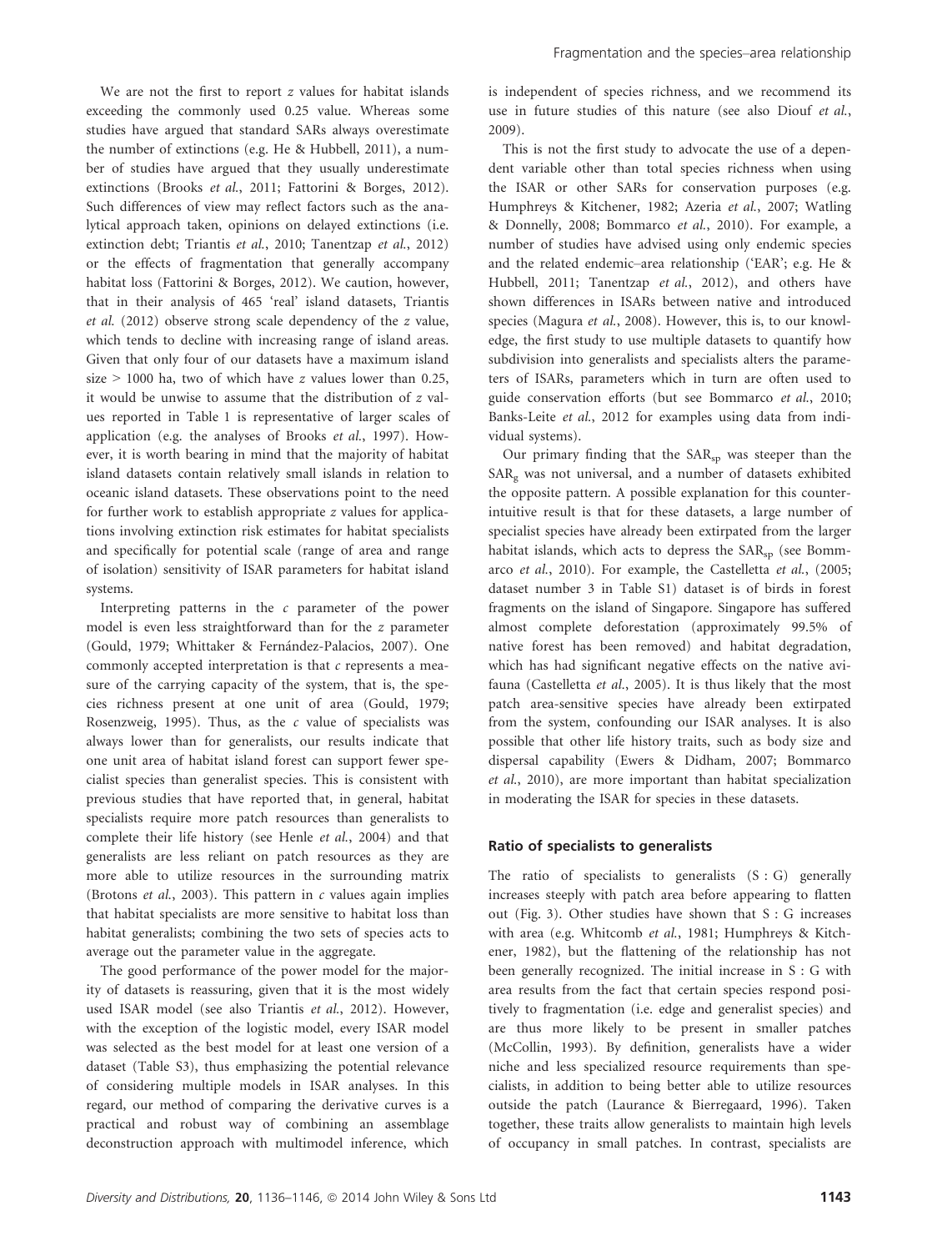expected to have a low incidence in smaller patches as both the resource base (Dennis et al., 2012) and habitat diversity (Ricklefs & Lovette, 1999) are reduced. At large patch sizes, the increased resource availability allows larger populations of specialists to coexist and out-compete the generalist species (Diamond, 1979). Thus, generalists and specialists have the opposite incidence function with respect to area, which explains the initial increase in S : G with area. The flattening of the S : G relationship could be due to two reasons. First, the relationship may simply mirror the power law ISAR curve whereby in larger patches, few species of any type are added. Second, it may be that as patch area increases richness continues to rise, but specialists and generalists are added at a constant rate. Examination of the data suggests that both processes are occurring. In certain datasets, the S : G relationship flattens as the rate of species addition decreases with area in accordance with a power law relationship, while in other datasets, richness continues to increase in larger patches, albeit at a slightly reduced rate, but specialists and generalists are added at the same rate.

## Conservation implications

Our results indicate that  $SAR_{sp}$  ISARs have higher z values than do  $SAR<sub>g</sub>$  ISARs; in the majority of cases significantly so. Analysis of multimodel derivative curves provides further evidence for differences in the rate of change in richness with area between subsets. Thus, studies that have used total species richness, or z values derived from ISAR studies using total richness, to estimate the effects of habitat loss, may in this respect be underestimating the impact of fragmentation on the loss of specialist species, which are likely to be those of greatest conservation concern. By the same token, they may be overestimating the value of small fragments. At the extreme, you could have a situation whereby following a fragmentation event, a set of newly created forest fragments undergoes complete turnover of species, replacing all the forest specialists with matrix generalist and edge species. The z value of the ISAR before and after turnover might remain relatively consistent, indicating no biodiversity loss through time and masking the loss of the forest specialists (Banks-Leite et al., 2012). It is also possible that this 'masking effect' is impeding our ability to detect other ecological patterns. For instance, Krauss et al. (2010) found evidence of an extinction debt in grassland vascular plant specialists, but not for non-specialized species, in a study of 147 European grasslands. However, it always has to be recalled that ISARs describe merely how many species are found on average in a patch or island of a particular size and do not describe the degree of compositional overlap or beta diversity across the system. Should the distribution of species be highly nested, then it follows that there should be a close correspondence between ISAR form and species loss rates, but if the distributions are strongly non-nested, then there may be decoupling of extinction risk from ISAR form (see discussion in Whittaker & Fernández-Palacios, 2007).

In sum, a focus on total richness in ISAR studies can be misleading as the sensitivity of different species groups to habitat area shows high variability. A deconstruction approach (Marquet et al., 2004), whereby the total species compliment is split into constituent subsets (e.g. based on trophic status or habitat specialization), has been advocated as a useful method for ecological and conservation oriented research, but is regularly overlooked in ISAR studies (but see Bommarco et al., 2010). Our results indicate that predictions of specialist species loss following fragmentation are too moderate in the absence of a deconstruction approach. This finding is especially concerning as these are the species that are most sensitive to fragmentation. Therefore, we argue that it is essential to adopt a deconstruction approach if the ISAR is to be an effective conservation tool.

## ACKNOWLEDGEMENTS

We thank Andy Gosler and Jon Fjeldsa for constructive conversations on species classification and Alison Pool for help with data entry. François Guilhaumon provided helpful methodological advice, and Alison Fairbrass and three anonymous reviewers provided comments that greatly improved the manuscript. Rod Fensham and David Watson kindly provided data. T.J.M. acknowledges funding from the Royal Geographical Society (Postgraduate Award & Paddy Coker Award), the EPA Cephalosporin Fund, the Sir Richard Stapley Trust and the Sidney Perry Foundation.

## **REFERENCES**

- Anciães, M. & Marini, M.Â. (2000) The effects of fragmentation on fluctuating asymmetry in passerine birds of Brazilian tropical forests. Journal of Applied Ecology, 37, 1013– 1028.
- dos Anjos, L. & Bocon, R. (1999) Bird communities in natural forest patches in southern Brazil. The Wilson Bulletin, 111, 397–414.
- Arrhenius, O. (1921) Species and area. Journal of Ecology, 9, 95–99.
- Azeria, E., Sanmartín, I., As, S., Carlson, A. & Burgess, N. (2007) Biogeographic patterns of the East African coastal forest vertebrate fauna. Biodiversity and Conservation, 16, 883–912.
- Banks-Leite, C., Ewers, R.M. & Metzger, J.P. (2012) Unraveling the drivers of community dissimilarity and species extinction in fragmented landscapes. Ecology, 93, 2560– 2569.
- Bommarco, R., Biesmeijer, J.C., Meyer, B., Potts, S.G., Pöyry, J., Roberts, S.P.M., Steffan-Dewenter, I. & Öckinger, E. (2010) Dispersal capacity and diet breadth modify the response of wild bees to habitat loss. Proceedings of the Royal Society B: Biological Sciences, 277, 2075–2082.
- Brooks, T.M., Pimm, S.L. & Collar, N.J. (1997) Deforestation predicts the number of threatened birds in insular Southeast Asia. Conservation Biology, 11, 382–394.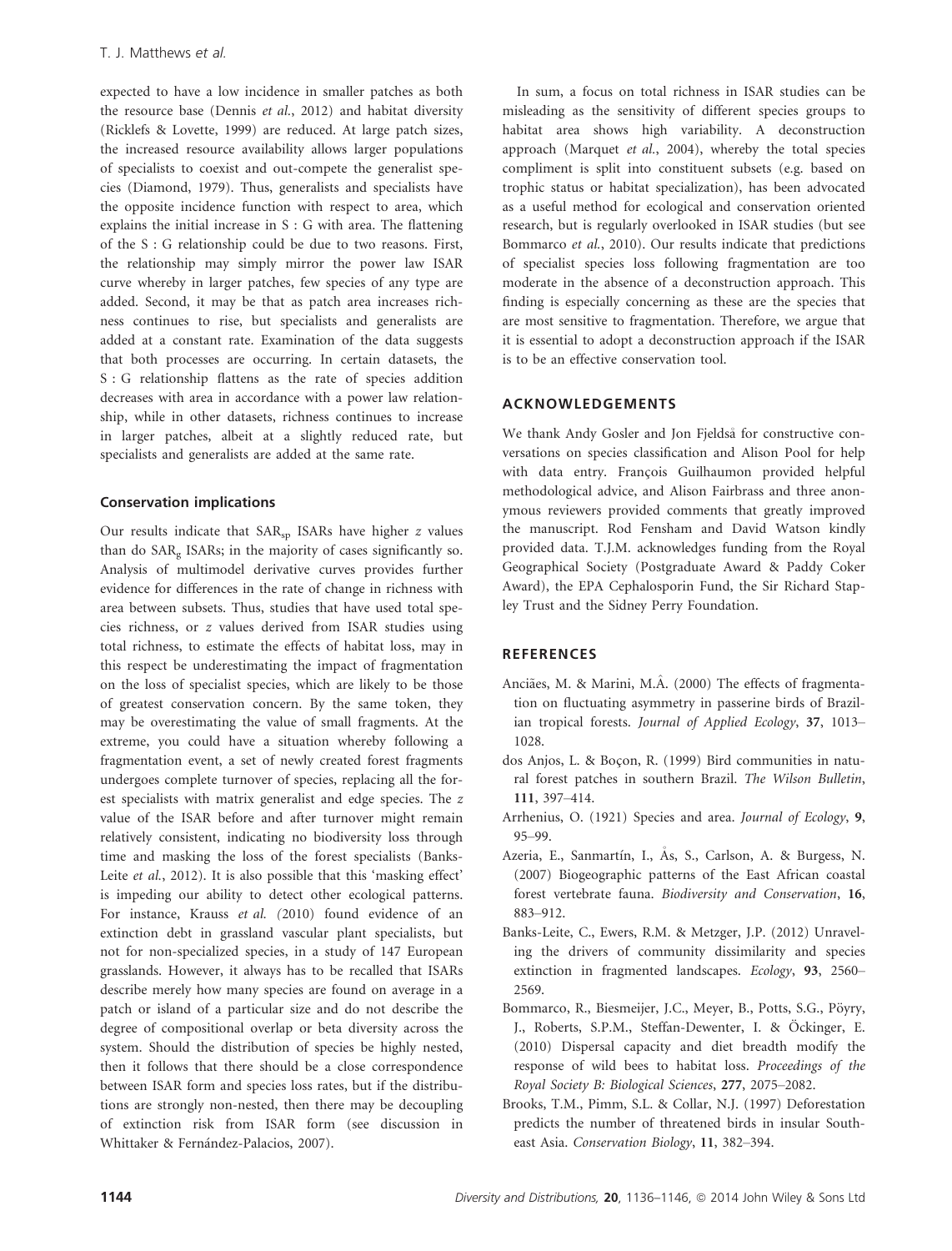- Brooks, T.M., Brook, B.W., Koh, L.P., Pereira, H.M., Pimm, S.L., Rosenzweig, M.L. & Sodhi, N.S. (2011) Extinctions: consider all species. Nature, 474, 284.
- Brotons, L., Mönkkönen, M. & Martin, J.L. (2003) Are fragments islands? Landscape context and density–area relationships in boreal forest birds. The American Naturalist, 162, 343–357.
- Burnham, K.P. & Anderson, D.R. (2002) Model selection and multi-model inference: a practical information-theoretic approach, 2nd edn. Springer, New-York.
- Castelletta, M., Thiollay, J.-M. & Sodhi, N.S. (2005) The effects of extreme forest fragmentation on the bird community of Singapore Island. Biological Conservation, 121, 135–155.
- Cook, W.M., Lane, K.T., Foster, B.L. & Holt, R.D. (2002) Island theory, matrix effects and species richness patterns in habitat fragments. Ecology Letters, 5, 619–623.
- Del Re, A.C. (2010) compute. es: Compute Effect Sizes. R package version 0.2. Available at: http://CRAN.R-project. org/package=compute.es.
- Dengler, J. (2009) Which function describes the species–area relationship best? A review and empirical evaluation. Journal of Biogeography, 36, 728–744.
- Dennis, R.L.H., Hardy, P.B. & Dapporto, L. (2012) Nestedness in island faunas: novel insights into island biogeography through butterfly community profiles of colonization ability and migration capacity. Journal of Biogeography, 39, 1412–1426.
- Desmet, P. & Cowling, R. (2004) Using the species–area relationship to set baseline targets for conservation. Ecology and Society, 9, 11–33.
- Diamond, J.M. (1975) The island dilemma: lessons of modern biogeographic studies for the design of natural reserves. Biological Conservation, 7, 129–146.
- Diamond, J.M. (1979) Community structure: is it random, or is it shaped by species differences and competition? Population dynamics (ed. by R.M. Anderson, B.D. Turner and L.R. Taylor), pp. 165–181. Blackwell Scientific Publications, Oxford.
- Diouf, K., Guilhaumon, F., Aliaume, C., Ndiaye, P., Chi, T.D. & Panfili, J. (2009) Effects of the environment on fish juvenile growth in West African stressful estuaries. Estuarine, Coastal and Shelf Science, 83, 115–125.
- Drakare, S., Lennon, J.J. & Hillebrand, H. (2006) The imprint of the geographical, evolutionary and ecological context on species–area relationships. Ecology Letters, 9, 215–227.
- Ewers, R.M. & Didham, R.K. (2007) The effect of fragment shape and species' sensitivity to habitat edges on animal population size. Conservation Biology, 21, 926–936.
- Fahrig, L. (2013) Rethinking patch size and isolation effects: the habitat amount hypothesis. Journal of Biogeography, 40, 1649–1663.
- Fattorini, S. & Borges, P.A.V. (2012) Species–area relationships underestimate extinction rates. Acta Oecologica, 40, 27–30.
- Ford, H.A. (1987) Bird communities on habitat islands in England. Bird Study, 34, 205–218.
- Gaston, K.J., Borges, P.A.V., He, F. & Gaspar, C. (2006) Abundance, spatial variance and occupancy: arthropod species distribution in the Azores. Journal of Animal Ecology, 75, 646–656.
- Gillespie, T.W. & Walter, H. (2001) Distribution of bird species richness at a regional scale in tropical dry forest of Central America. Journal of Biogeography, 28, 651–662.
- Gotelli, N.J. & Entsminger, G.L. (2001) EcoSim: null models software for ecology. Acquired Intelligence Inc. & Kesey-Bear, Montrose, CO.
- Gould, S.J. (1979) An allometric interpretation of species– area curves: the meaning of the coefficient. The American Naturalist, 114, 335–343.
- Guilhaumon, F., Mouillot, D. & Gimenez, O. (2010) mmSAR: an R-package for multimodel species–area relationship inference. Ecography, 33, 420–424.
- He, F. & Hubbell, S.P. (2011) Species–area relationships always overestimate extinction rates from habitat loss. Nature, 473, 368–371.
- Hedges, L.V. & Olkin, I. (1985) Statistical methods for metaanalysis. Academic Press, London.
- Henle, K., Davies, K.F., Kleyer, M., Margules, C. & Settele, J. (2004) Predictors of species sensitivity to fragmentation. Biodiversity and Conservation, 13, 207–251.
- Howe, R.W. (1984) Local dynamics of bird assemblages in small forest habitat islands in Australia and North America. Ecology, 65, 1585–1601.
- Humphreys, W.F. & Kitchener, D.J. (1982) The effect of habitat utilisation on species–area curves: implications for optimal reserve area. Journal of Biogeography, 9, 381–396.
- Krauss, J., Bommarco, R., Guardiola, M., Heikkinen, R.K., Helm, A., Kuussaari, M., Lindborg, R., Öckinger, E., Pärtel, M., Pino, J., Pöyry, J., Raatikainen, K.M., Sang, A., Stefanescu, C., Teder, T., Zobel, M. & Steffan-Dewenter, I. (2010) Habitat fragmentation causes immediate and time-delayed biodiversity loss at different trophic levels. Ecology Letters, 13, 597–605.
- Laurance, W.F. & Bierregaard, R.O., Jr (1996) Fragmented tropical forests. Bulletin of the Ecological Society of America, 77, 34–36.
- Lomolino, M.V. (2000) Ecology's most general, yet protean pattern: the species–area relationship. Journal of Biogeography, 27, 17–26.
- Lövei, G.L., Magura, T., Tothmeresz, B. & Kodobocz, V. (2006) The influence of matrix and edges on species richness patterns of ground beetles (Coleoptera : Carabidae) in habitat islands. Global Ecology and Biogeography, 15, 283–289.
- Magura, T., Ködöböcz, V. & Tóthmérész, B. (2001) Effects of habitat fragmentation on carabids in forest patches. Journal of Biogeography, 28, 129–138.
- Magura, T., Báldi, A. & Horváth, R. (2008) Breakdown of the species–area relationship in exotic but not in native forest patches. Acta Oecologica, 33, 272–279.
- Marquet, P.A., Fernández, M., Navarrete, S.A. & Valdovinos, C. (2004) Diversity emerging: toward a deconstruction of